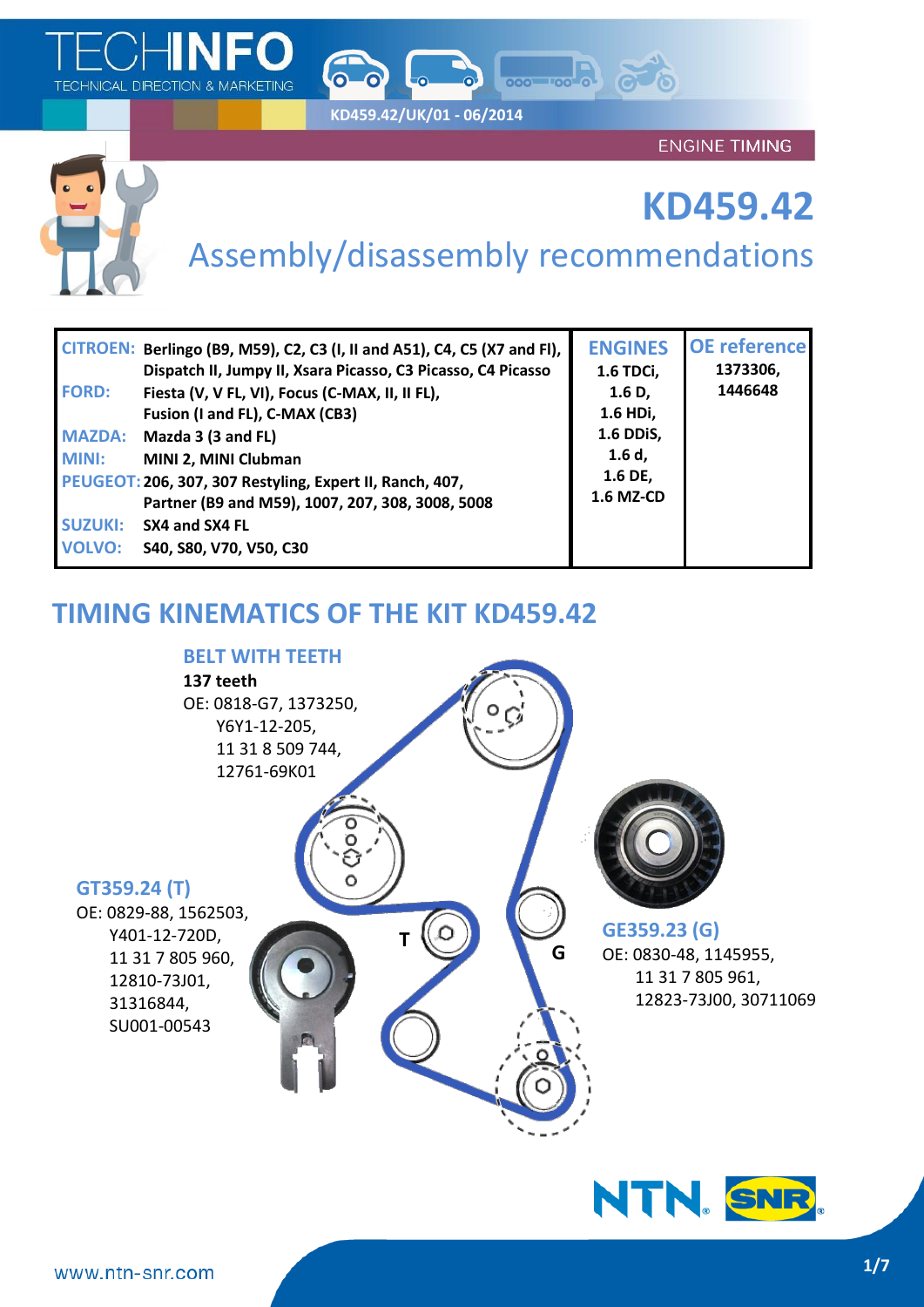# **PROBLEMS WITH THE TENSIONER GT359.24**

KD459.42/UK/01 – 06/2014 ENGINE TIMING

#### **PROBLEMS WITH ROLLING NOISE**

ECHINFO

#### **Probable cause**

#### **An incorrectly fitted timing belt.**

This fault is the sign of a timing belt operating with a lack of tension.



Here the belt slips on the rollers (hence wear observed on the back).

Operation is thus noisy, as the metal bracket of the tensioner comes into contact with the lower stop.



**Under these conditions, the rise in the internal temperature of the roller can cause a grease leakage, which is nothing abnormal. The bearing remains functional.**

# **REPLACEMENT**

#### **Special tools:**

- Camshaft sprocket locking tool Peugeot No. AUT.0194-B.
- Crankshaft alignment tool Peugeot No. AUT.0194-A.
- Flywheel locking tool Peugeot No. AUT.0194-C.
- High pressure fuel pump sprocket locking tool (Bosch pump) Peugeot-A No. AUT.0194

#### **Precautions:**

- Disconnect the battery earth
- DO NOT turn the crankshaft or camshaft when timing belt has been fitted.
- Remove the spark plugs to facilitate the rotation of the motor.
- Rotate the engine in the normal direction of rotation (unless otherwise stated).
- DO NOT turn the engine with the camshaft or other drive gears.
- Adhere to tightening torques.

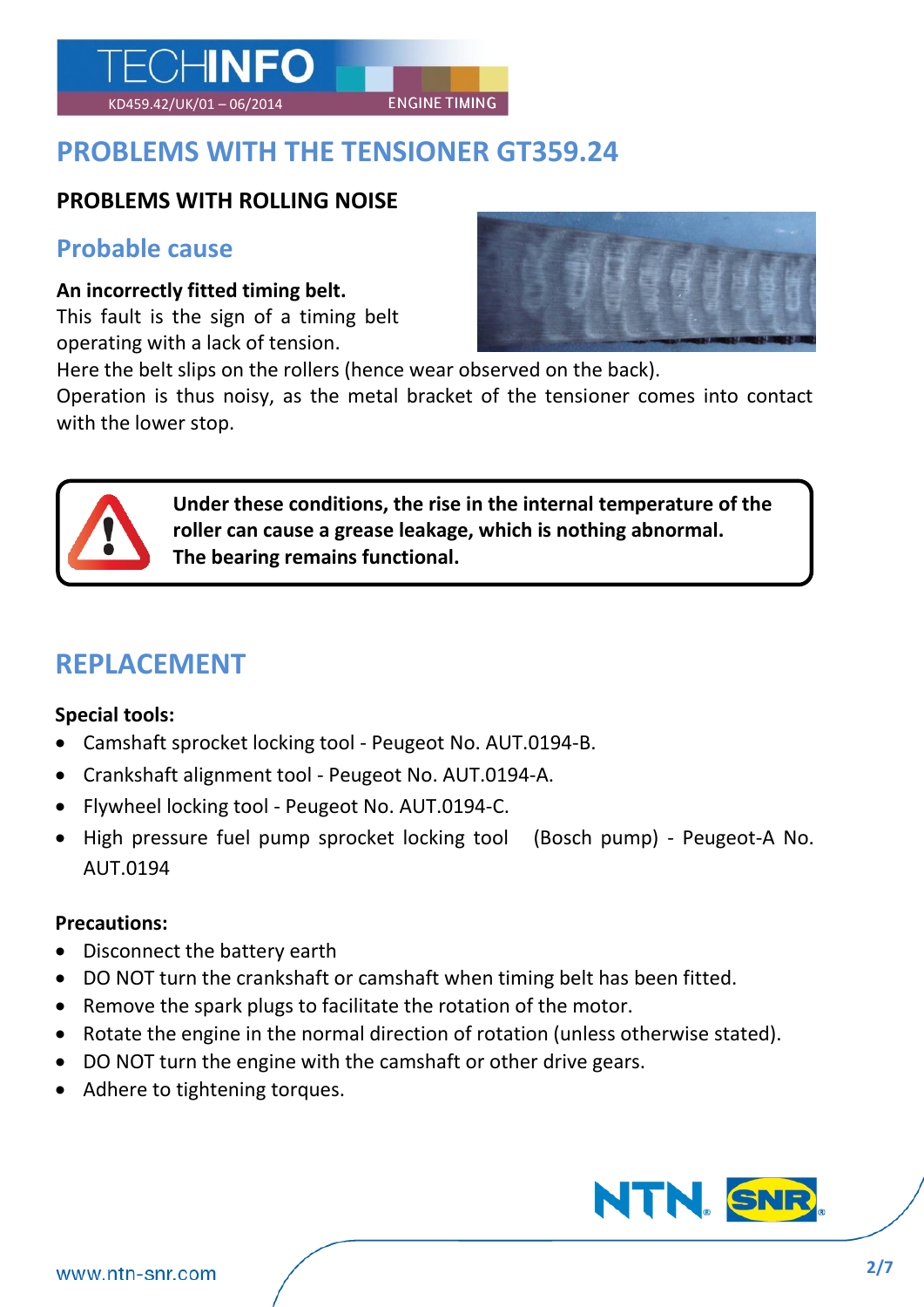

# **REMOVAL**

**1) Raise the front of the vehicle**

### **2) Remove:**

- Front right wheel
- The right wheel fairing
- The timing belt

## **3) Install the flywheel locking tool (mark 1).**

Tool No. AUT.0194-C. Make sure the flywheel is locked using the tool. Otherwise: Slowly turn the crankshaft clockwise.

**4) Remove the wire harness from the upper timing case**

### **5) Remove:**

- Bolt for the crankshaft pulley **(Mark 2)**
- The crankshaft pulley **(Mark 3)**
- The flywheel locking tool **(Mark 1)**

# **6) Support the engine**

## **7) Remove:**

- The right-side engine mount and its bracket
- The lower timing cover **(Mark 4)**
- The upper timing cover **(Mark 5)**
- The timing belt guide **(Mark 6)**
- The crankshaft position sensor



**Ensure that the target crankshaft is not damaged (Mark 7).**

# **8) Fit the crankshaft pulley bolt (Mark 2)**

#### **9) Slowly turn the crankshaft clockwise**

until the camshaft sprocket timing hole is at the 10 o'clock position **(Mark 8)**

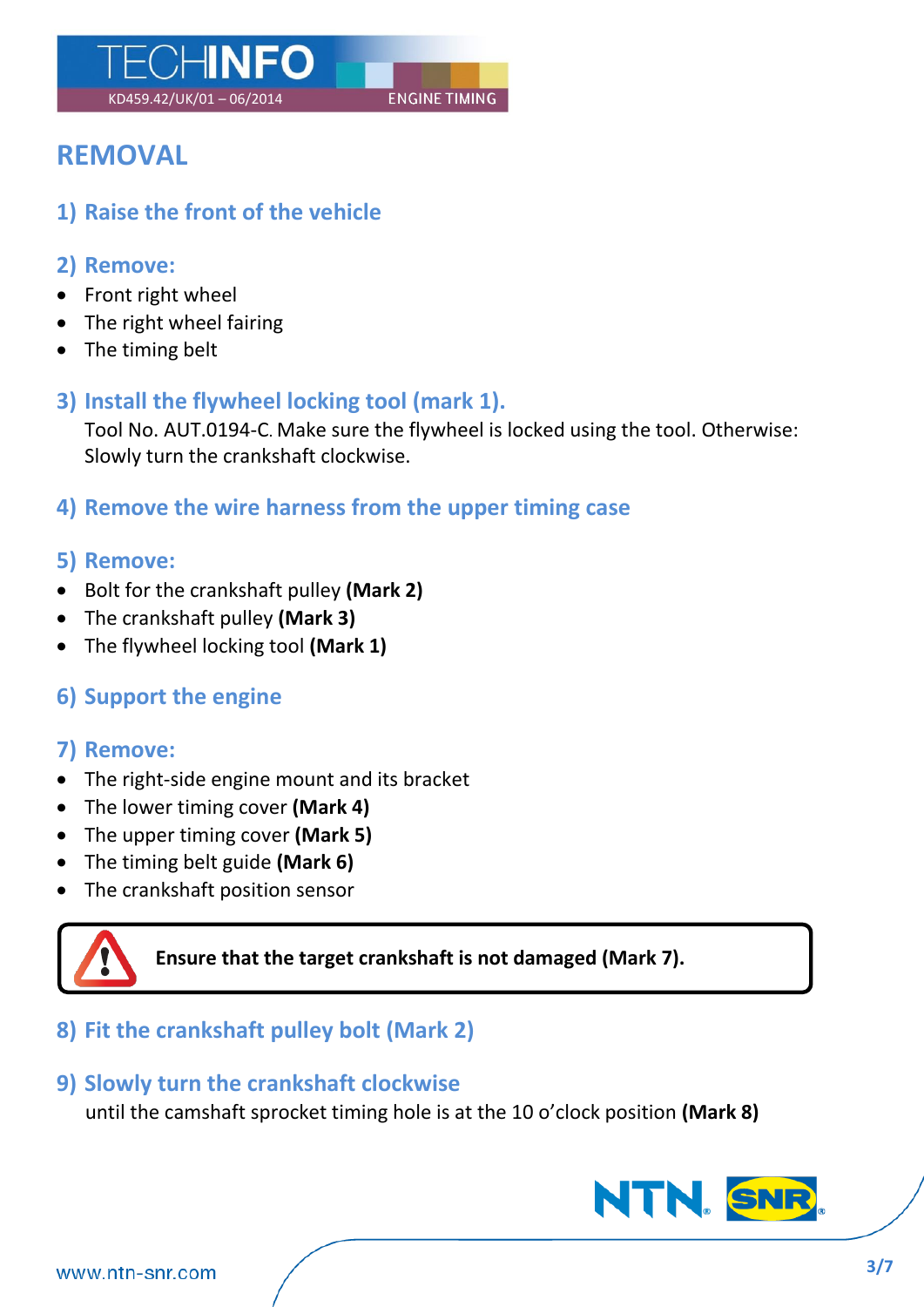**10) Use the camshaft sprocket locking tool (Mark 9).**

KD459.42/UK/01 – 06/2014 ENGINE TIMING

- **11) Insert the crankshaft alignment tool (Mark 10).** Tool no. (-).0194-A
- **12) Use the high pressure fuel pump sprocket locking tool (Mark 11).** Tool no. (-).0194-A 1 (Bosch pump)
- **13) Loosen the roller tensioner bolt (Mark 12)**
- **14) Turn the roller tensioner clockwise** to loosen off the belt. Use an Allen key **(Mark 13)**
- **15) Remove the timing belt**

Tool no. (-).0194-B

ECHINFO

# **REPLACING**

- **1) Install the roller tensioner and pulley**
- **2) Ensure the camshaft sprocket locking tool**  is correctly positioned **(Mark 9)**.
- **3) Ensure the crankshaft alignment tool**  is correctly positioned **(Mark 10)**.
- **4) Ensure that the high pressure fuel pump sprocket locking tool**  is correctly positioned **(Mark 11)**.
- **5) Place the timing belt in the following order**
- Crankshaft sprocket.
- Fixed roller  $\rightarrow$  G (GE359.23)
- Camshaft sprocket.
- High pressure injection pump sprocket.
- Water pump sprocket.
- Roller tensioner still pinned  $\rightarrow$  T (GT359.24)

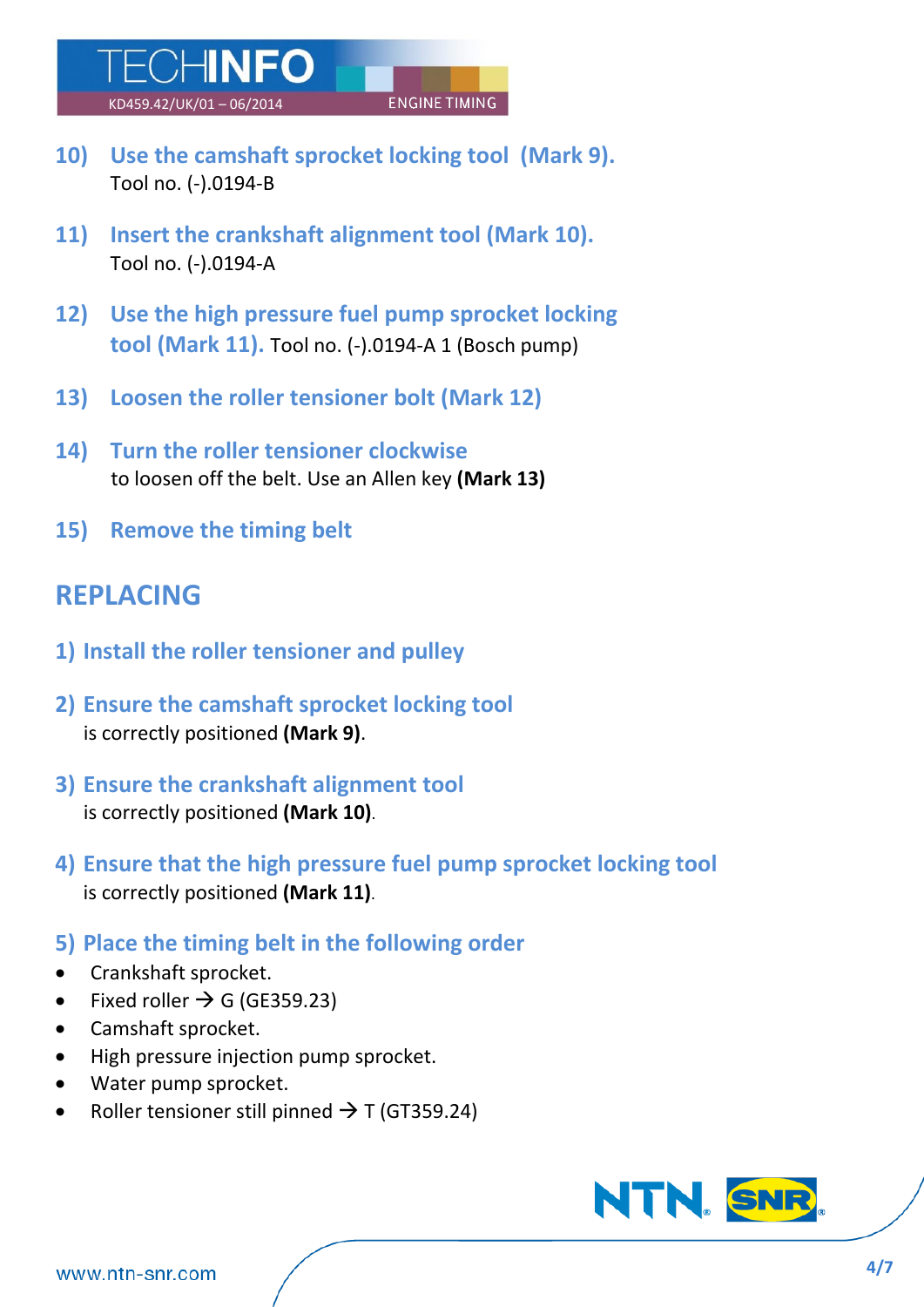

- **6) Replace:**
- The timing belt guide **(Mark 6)**.
- The crankshaft position sensor
- **7) Loosen the roller tensioner bolt (Mark 12)**
- **8) Turn the roller tensioner counter-clockwise until**  the cursor is aligned with the light **(Mark 14)**. Use an Allen key **(Mark 13)**
- **9) Tighten the roller tensioner bolt (Mark 12).** Tightening torque: **25 Nm**
- **10) Remove the pin of the roller tensioner**

#### **11) Remove:**

- Camshaft sprocket locking tool **(Mark 9)**
- The crankshaft alignment tool **(Mark 10).**
- The high pressure fuel pump sprocket locking tool **(Mark 11)**

#### **12) Turn the crankshaft six full turns clockwise**

#### **13) Insert:**

- Camshaft sprocket locking tool **(Mark 9)**
- The crankshaft alignment tool **(Mark 10).**
- The high pressure fuel pump sprocket locking tool **(Mark 11)**
- **14) Ensure the roller tensioner cursor is aligned in the light mark 14.** Otherwise: Repeat the installation procedure

#### **15) Remove:**

- Camshaft sprocket locking tool **(Mark 9)**
- The crankshaft alignment tool **(Mark 10).**
- The high pressure fuel pump sprocket locking tool **(Mark 11)**

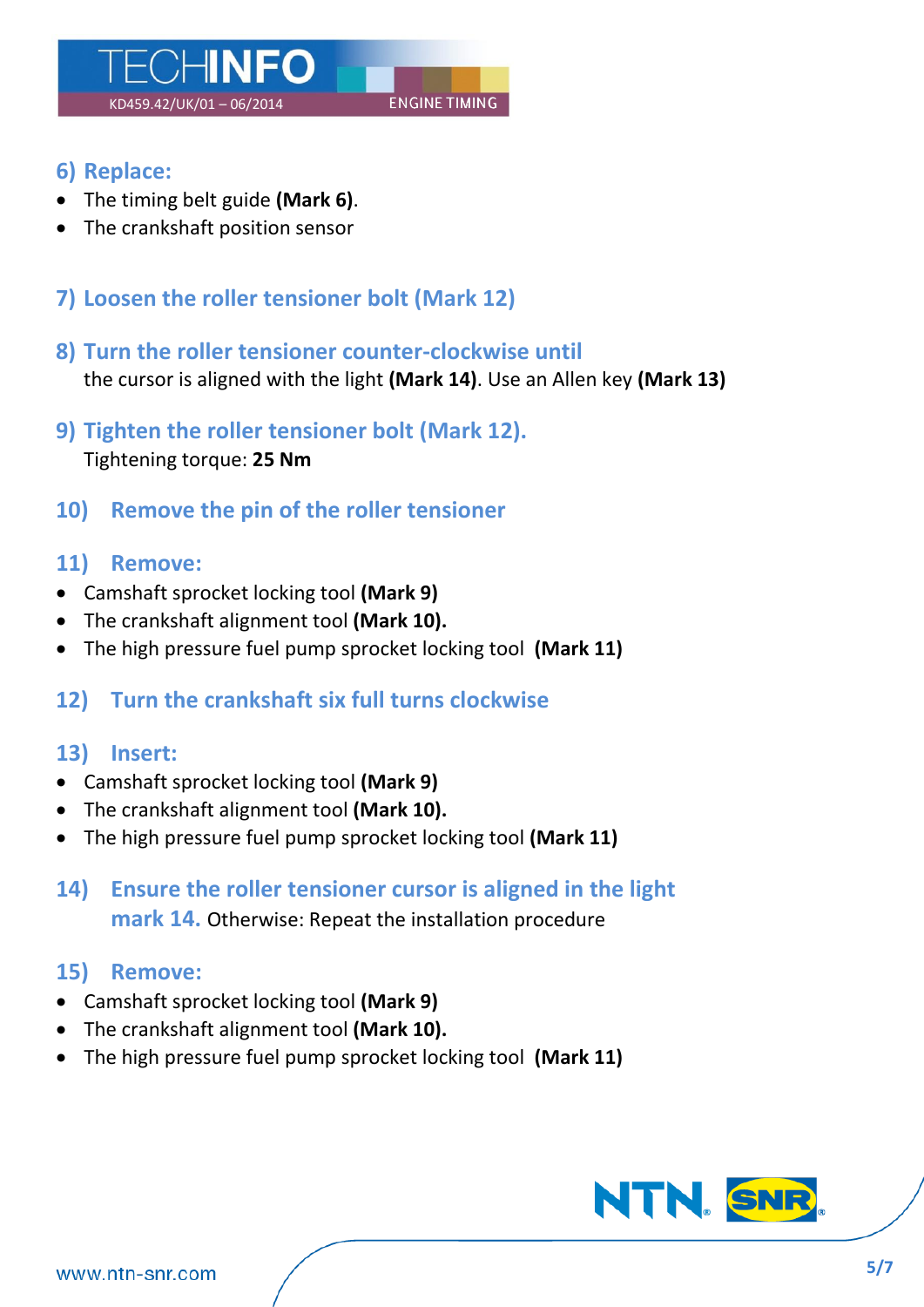

### **16) Install:**

- The upper timing cover **(Mark 5)**
- The lower timing cover **(Mark 4)**
- The crankshaft pulley **(Mark 3)**
- Bolt for the crankshaft pulley **(Mark 2)** Tightening torque: **27-33 Nm + 180°**
- **17) Remove the flywheel locking tool (Mark 1).**

### **18) Reinstall the remaining parts in the reverse order of removal**